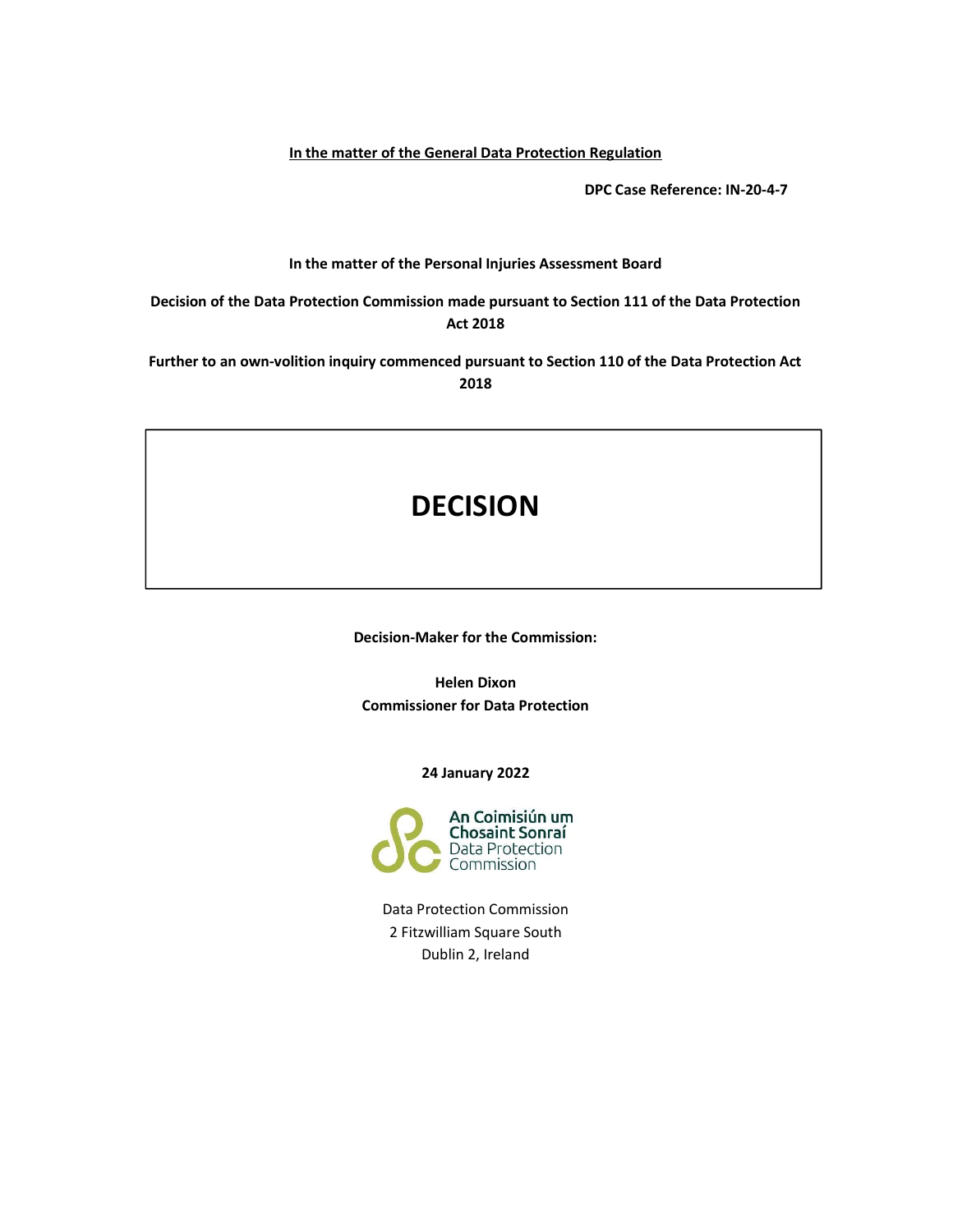# Contents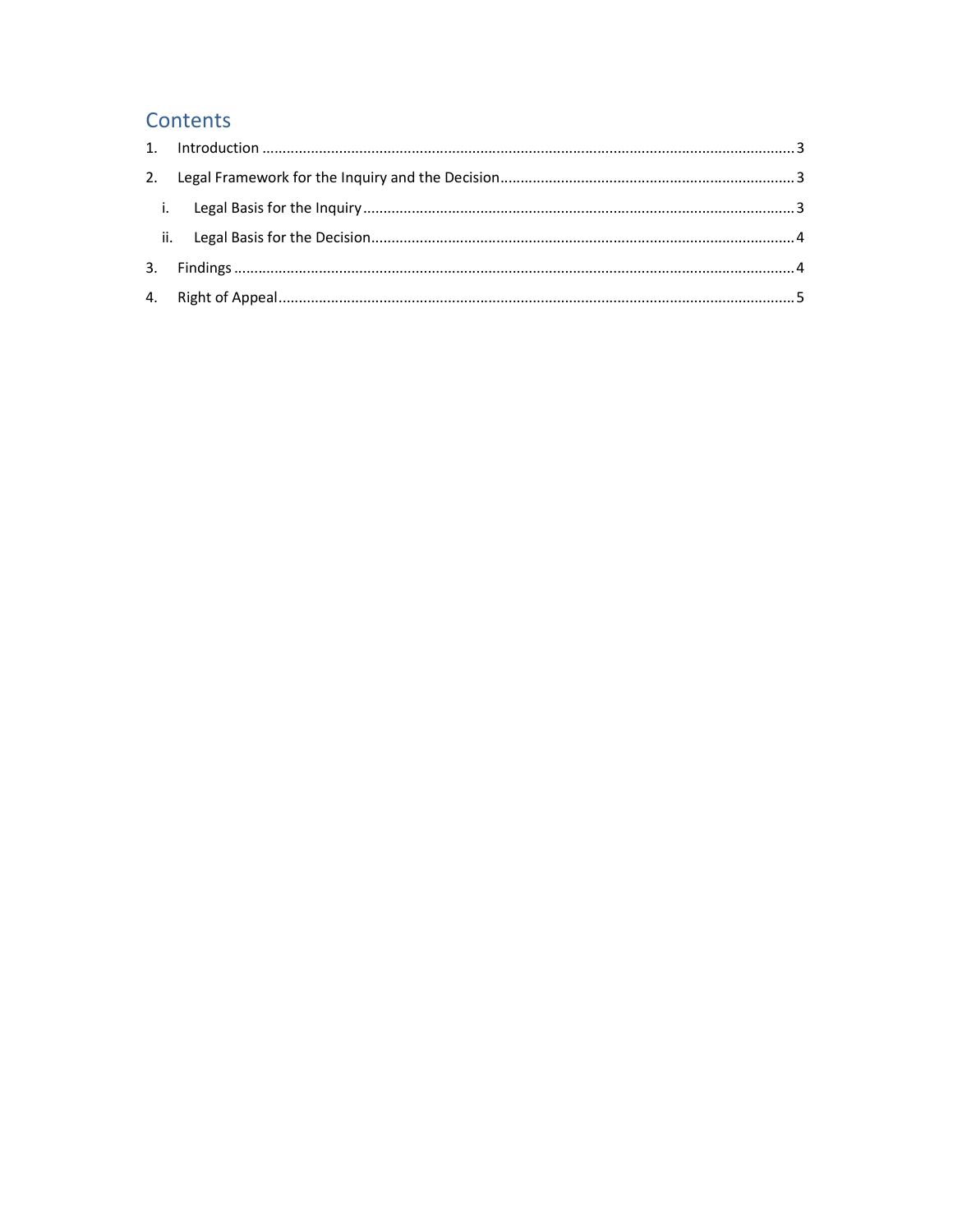## 1. Introduction

- 2.1 This document ("the Decision") is a Decision of the Data Protection Commission ("the DPC") in accordance with Section 111 of the Data Protection Act ("the 2018 Act"). I make this Decision having considered the information obtained in the own volition inquiry ("the Inquiry") conducted by a Case Officer of the DPC ("the Case Officer") pursuant to Section 110 of the 2018 Act. The Case Officer who conducted the Inquiry provided the Personal Injuries Assessment Board ("PIAB") with the Draft Inquiry Report and the Final Inquiry Report. The Decision is being provided to PIAB pursuant to Section 116(1)(a) of the 2018 Act in order to give PIAB notice of the Decision and the reasons for it.
- 2.2 PIAB was provided with the Draft Decision on this inquiry on 30 November 2021 to give PIAB a final opportunity to make submissions. PIAB acknowledged receipt of the Draft Decision on 14 December 2021 and made no submissions in this regard.

## 2. Legal Framework for the Inquiry and the Decision

## i. Legal Basis for the Inquiry

- 2.1 The GDPR is the legal regime covering the processing of personal data in the European Union. As a regulation, the GDPR is directly applicable in EU member states. The 2018 Act gives the GDPR further effect in Irish law. As stated above, the DPC commenced the Inquiry pursuant to Section 110 of the 2018 Act. By way of background in this regard, pursuant to Part 6 of the 2018 Act the DPC has the power to commence an inquiry on several bases, including on foot of a complaint, or of its own volition.
- 2.2 Section 110(1) of the 2018 Act provides that the DPC may, for the purpose of Section 109(5) (e) or Section 113(2) of the 2018 Act, or of its own volition, cause such inquiry as it thinks fit to be conducted, in order to ascertain whether an infringement has occurred or is occurring of the GDPR or a provision of the 2018 Act, or regulation under the Act that gives further effect to the GDPR. Section 110(2) of the 2018 Act provides that the DPC may, for the purposes of Section 110(1), where it considers it appropriate to do so, cause the exercise of any of its powers under Chapter 4 of Part 6 of the 2018 Act (excluding Section 135 of the 2018 Act) and/or to cause an investigation under Chapter 5 of Part 6 of the 2018 Act to be carried out.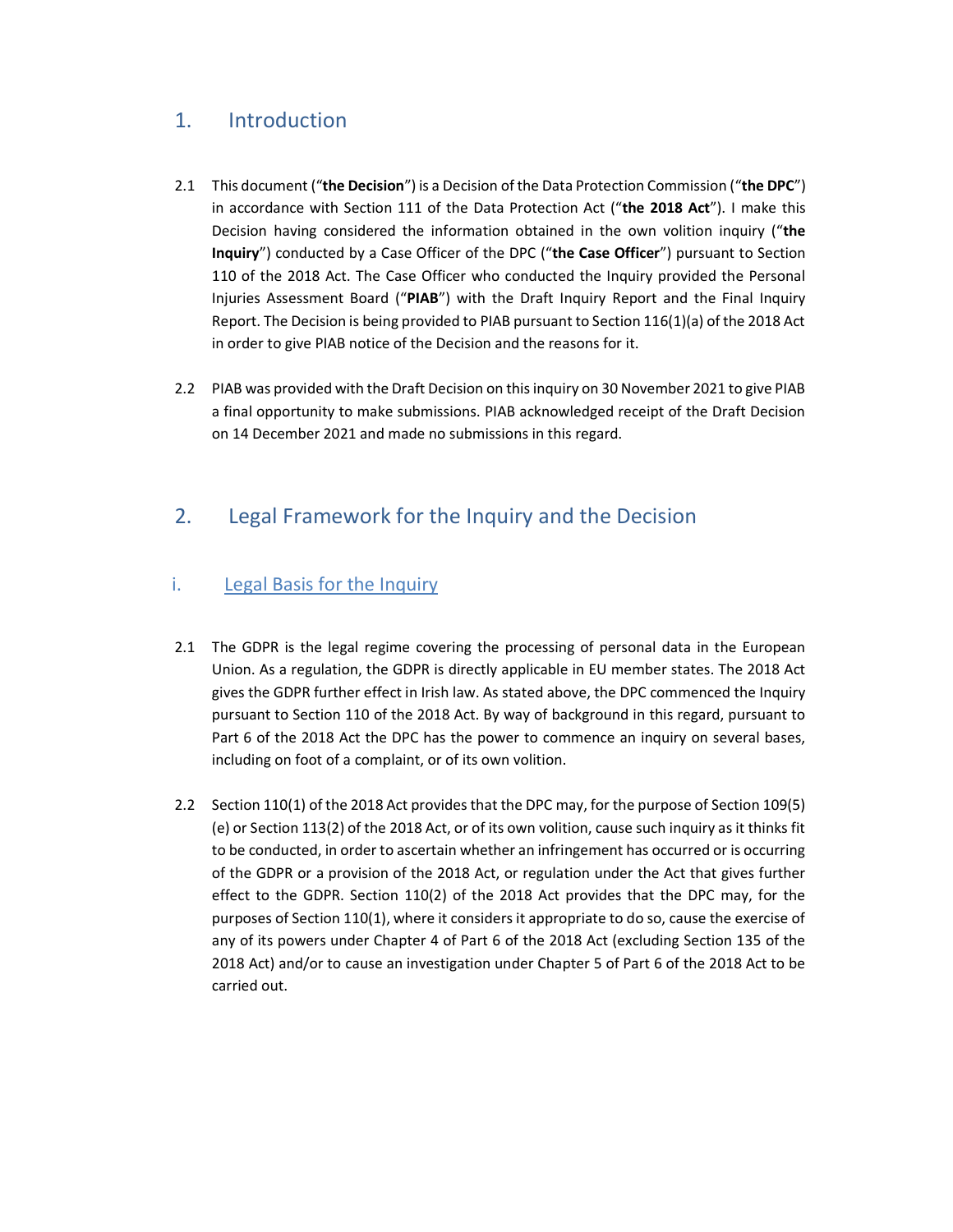#### ii. Legal Basis for the Decision

- 2.3 The decision-making process for this Inquiry is provided for under Section 111 of the 2018 Act, and requires that the DPC must consider the information obtained during the Inquiry; to decide whether an infringement is occurring or has occurred; and if so, to decide on the proposed corrective powers, if any, to be exercised. As the sole member of the Commission, I perform this function in my role as the Decision-Maker in the DPC. In so doing, I am required to carry out an independent assessment of all the materials provided to me by the Case Officer as well as any other materials that PIAB has furnished to me and any other materials that I consider relevant, in the course of the decision-making process.
- 2.4 The Final Inquiry Report was transmitted to me on 21 January 2021, together with the Case Officer's file, containing copies of all correspondence exchanged between the Case Officer and PIAB; and copies of all submissions made by PIAB, including the submissions made by PIAB in respect of the Draft Inquiry Report. I issued a letter to PIAB on 04 October 2021 to notify it of the commencement of the decision-making process.
- 2.5 Having reviewed the Final Inquiry Report, and the other materials provided to me by the Case Officer, including the submissions made by PIAB, I was satisfied that the Inquiry was correctly conducted and that fair procedures were followed throughout. This includes, but is not limited to, notifications to the controller and opportunities for the controller to comment on the Draft Inquiry Report before the Case Officer transmitted it to me as decision-maker.

### 3. Findings

- 3.1 Following intensive examination of the facts in this case, including a review of the Draft and Final Inquiry Report and the submissions made by PIAB, I find that the material issues in this inquiry net down to a central issue of the security of processing under 32(1) of the GDPR. This issue arises in circumstances where a third party organisation ("the Third Party") contracted by PIAB returned materials containing personal data to PIAB on an unencrypted USB key in a paper envelope, which USB key was ultimately lost in the post with only a ripped envelope delivered to PIAB.
- 3.2 Article 32 of the GDPR sets down obligations for both controllers and processors. In subsection (1) it requires that :

"Taking into account the state of the art, the costs of implementation and the nature, scope, context and purposes of processing as well as the risk of varying likelihood and severity for the rights and freedoms of natural persons, the controller and the processor shall implement appropriate technical and organisational measures to ensure a level of security appropriate to the risk, including inter alia as appropriate: